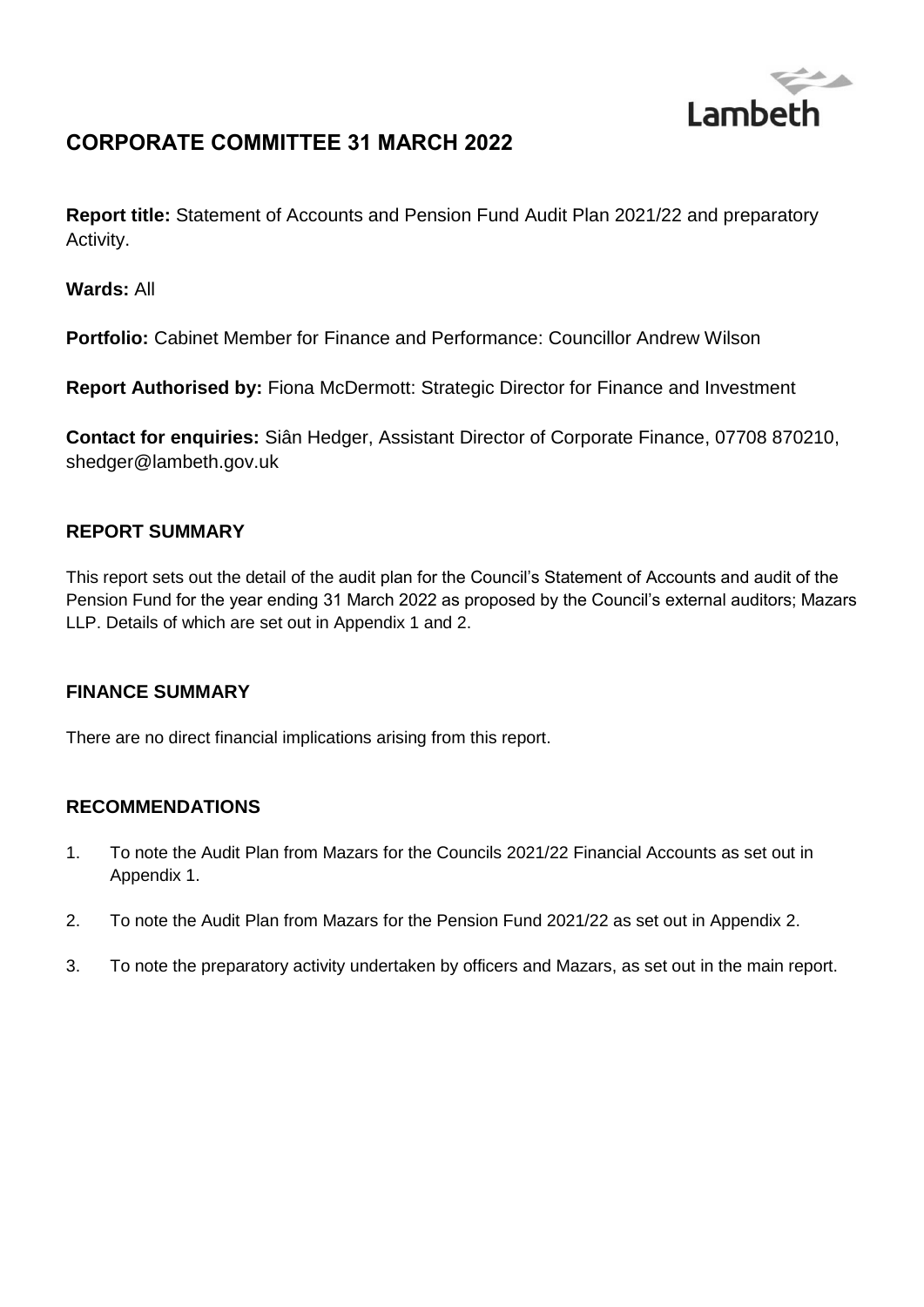# **1. CONTEXT**

- 1.1 The purpose of the audit planning report is to inform members of the draft agreed Audit Plan.
- 1.2 This is the third year that Mazar's will undertake the role of the Council's external Auditors.
- 1.3 Local Authorities (LA's) are required to present draft Accounts by end May, to publish and have final completed Accounts by end July with final sign of due end November. It has been challenging for LA's and Auditors to meet these time scales, but we are hopeful that Mazars will be able to sign off the Accounts within 2022.
- 1.4 The 2020/21 accounts were signed off early January 2022.
- 1.5 The Audit is conducted in accordance with the Code of practise on Local Authority Accounting and International Standard on Auditing.
- 1.6 The terms of engagement and responsibilities of Mazars the Council's external Auditors are shown in Appendix 1.

# **2. PROPOSAL AND REASONS**

- 2.1 Mazars have presented their Audit Strategy Memorandum for London Borough of Lambeth for the year ended 31 March 2022. This is attached at Appendix 1.
- 2.2 This document summarises their audit approach, highlights significant audit risks and areas of key judgements and provide us with the details of the audit team.
- 2.3 It is a fundamental requirement that an auditor is, and is seen to be, independent of its clients, section 8 of this document also summarises Mazars considerations and conclusions on their independence as auditors.
- 2.4 Both the Council and Mazars consider two-way communication key to a successful audit and important to be able to meet the challenging timetable set.
- 2.5 The significant audit risks for the Council continue to be:
	- a. ongoing risk of management override of controls;
	- b. valuation of property plant and equipment, and "infrastructure";
	- c. pension fund liability;
	- d. redress scheme set up by the Council for historic child abuse; and,
	- e. HfL governance and accounts timeline.
- 2.6 Council officers and Mazars has engaged in several meetings following the 2020/21 Audit to learn lessons and identified areas that can be improved by both parties which will help to deliver the 2021/22 Audit completion.
- 2.7 Council officer have identified and addressed issues as shown above as high risk proactively in order for the 2021/22 audit process to progress swiftly and smoothly, the Finance department have put in place resource to deliver to timetable.
- 2.8 Workshops have been delivered across the Finance department in January 2022 to prepare accountants, to define roles and responsibilities, agree detailed timetable and provide training to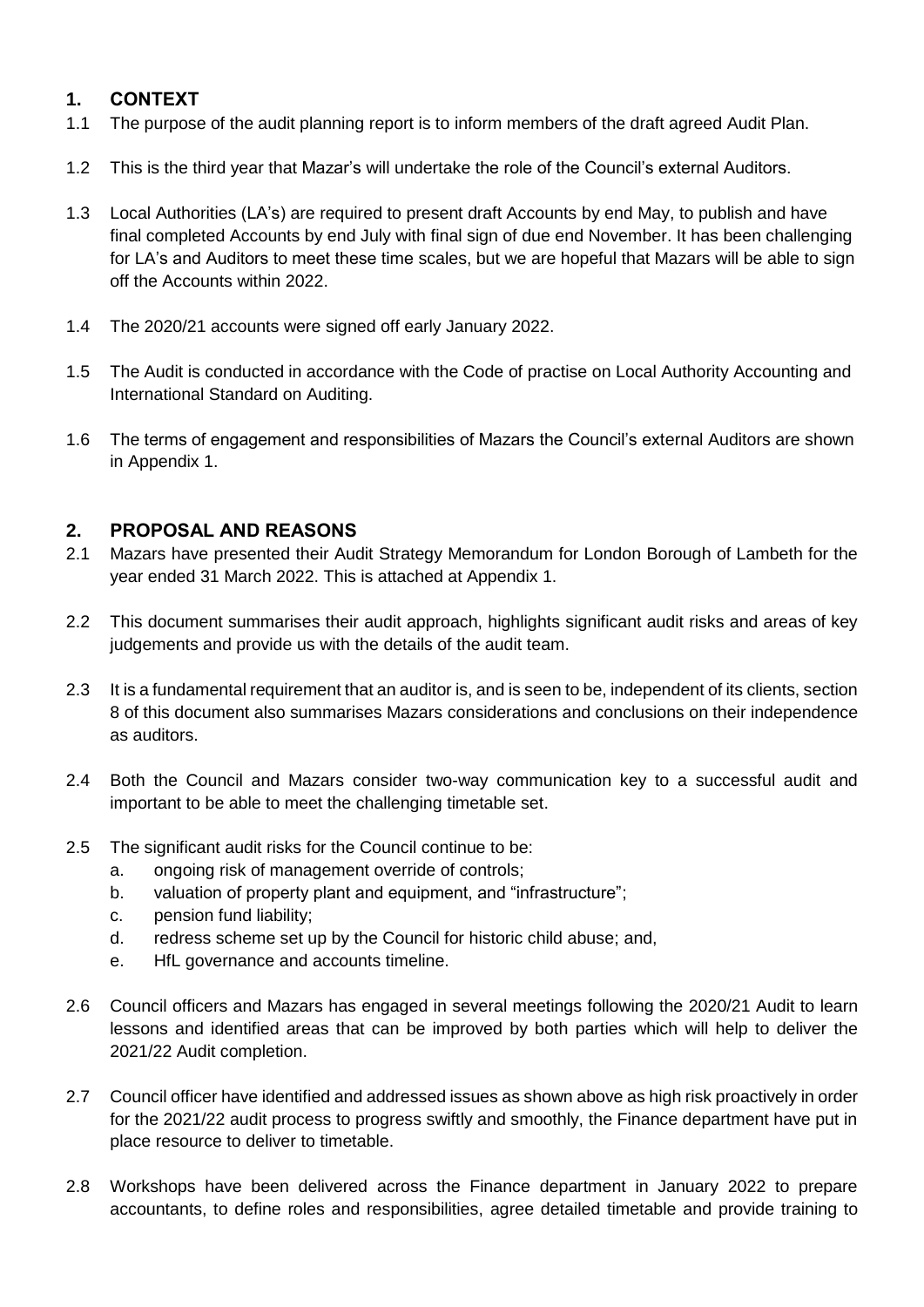support provision of good evidence. Both parties recognise that improvements in collaboration, communication and monitoring data requests will be necessary to deliver as per timetable.

- 2.9 Mazars started their interim audit in February 2022, there was no interim audit in 2020/21, so this is already an improvement.
- 2.10 Key dates for closedown have been communicated to all stakeholders as follows:

| <b>Action</b>                                         | <b>Date</b>                                         |
|-------------------------------------------------------|-----------------------------------------------------|
| Last 2021/22 Payment Run                              | 25 March 2022                                       |
| <b>End of Financial Year</b>                          | 31 March 2022                                       |
| Last day for 2021/22 Journals                         | 20 April 2022                                       |
| First Draft of Accounts and QA Process begins         | 25 May 2022                                         |
| <b>Statutory Deadline for Publication of Accounts</b> | 31 July 2022                                        |
| Statutory Deadline for Approval of Accounts           | 30 November 2022 (Mazars are hopeful end Dec<br>22) |

### **3. FINANCE**

3.1 There are no direct financial implications in agreeing the recommendations in this report.

### **4. LEGAL AND DEMOCRACY**

- 4.1 Regulation 3 of the Accounts and Audit Regulations 2015 sets out the Council's responsibility for ensuring that it has a sound system of internal control which:
	- a. facilitates the effective exercise of its functions and the achievement of its aims and objectives;
	- b. ensures that the financial and operational management of the authority is effective; and,
	- c. includes effective arrangements for the management of risk.
- 4.2 Regulation 5 requires the Council to ensure that it undertakes an effective internal audit to evaluate the effectiveness of its risk management, control and governance processes, taking into account public sector internal auditing standards or guidance.
- 4.3 There were no further comments from Democratic Services.

### **5. CONSULTATION AND CO-PRODUCTION**

5.1 The statement of Accounts is a statutory document, whilst format is dictated by statute and regulation, it is produced as a result of the input of officers from across the Council.

#### **6. RISK MANAGEMENT**

Not applicable for this report.

#### **7. EQUALITIES IMPACT ASSESSMENT**

7.1 None for the purposes of this report.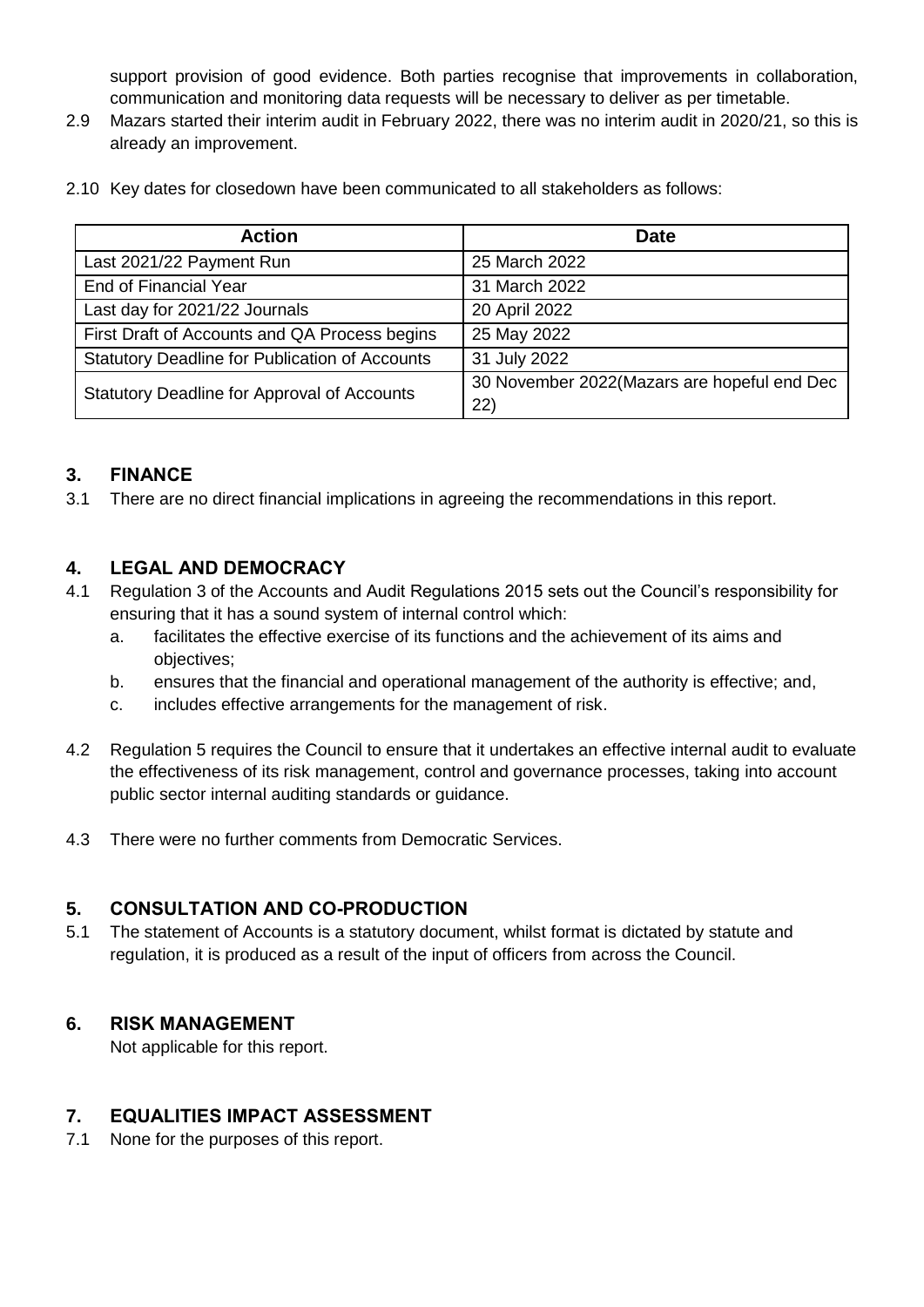# **8. COMMUNITY SAFETY**

8.1 Not applicable for this report.

#### **9. ORGANISATIONAL IMPLICATIONS Environmental**

9.1 None.

#### **Health**

9.2 None.

### **Corporate Parenting**

9.3 None.

# **Staffing and accommodation**

9.4 None.

#### **Responsible Procurement**

9.5 None.

### **10. TIMETABLE FOR IMPLEMENTATION**

10.1 Not applicable.